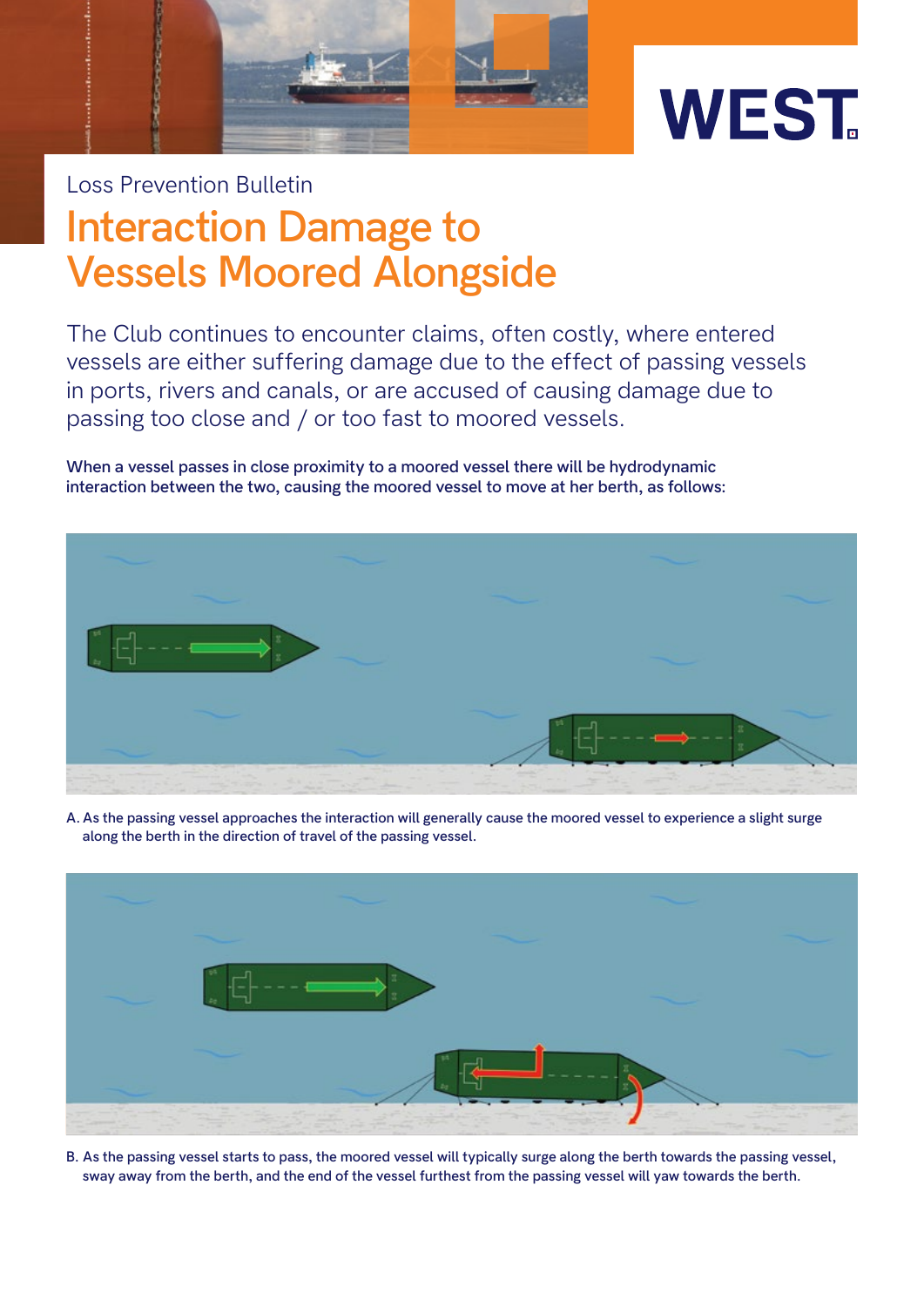

**C. As the passing vessel draws level, the moored vessel will tend to strongly sway away from the berth.**



**D. As the passing vessel starts to draw clear, the moored vessel will normally surge in the direction of travel of the passing vessel, will sway towards the berth and the end of the vessel closest to the passing vessel will yaw away from the berth.**

**The magnitude of the hydrodynamic forces imparted in a moored vessel, causing it to surge, sway and yaw at its berth, will depend on a complex array of factors, including, but not limited to the following:**

- $\blacksquare$  The speed of the passing vessel, with the hydrodynamic force imparted being approximately proportional to the square of the vessel's speed through the water.
- $\blacksquare$  The passing distance, with reduced distance leading to greater hydrodynamic forces.
- **The underkeel clearance and** variations in depth. The smaller the underkeel clearance the greater the hydrodynamic force.
- **The relative displacement of** both vessels.
- $\blacksquare$  The orientation of the berth to the passing vessel.
- $\blacksquare$  Whether the berth is open to water on all sides such as at a sea island, or only on one side, for example at a river berth.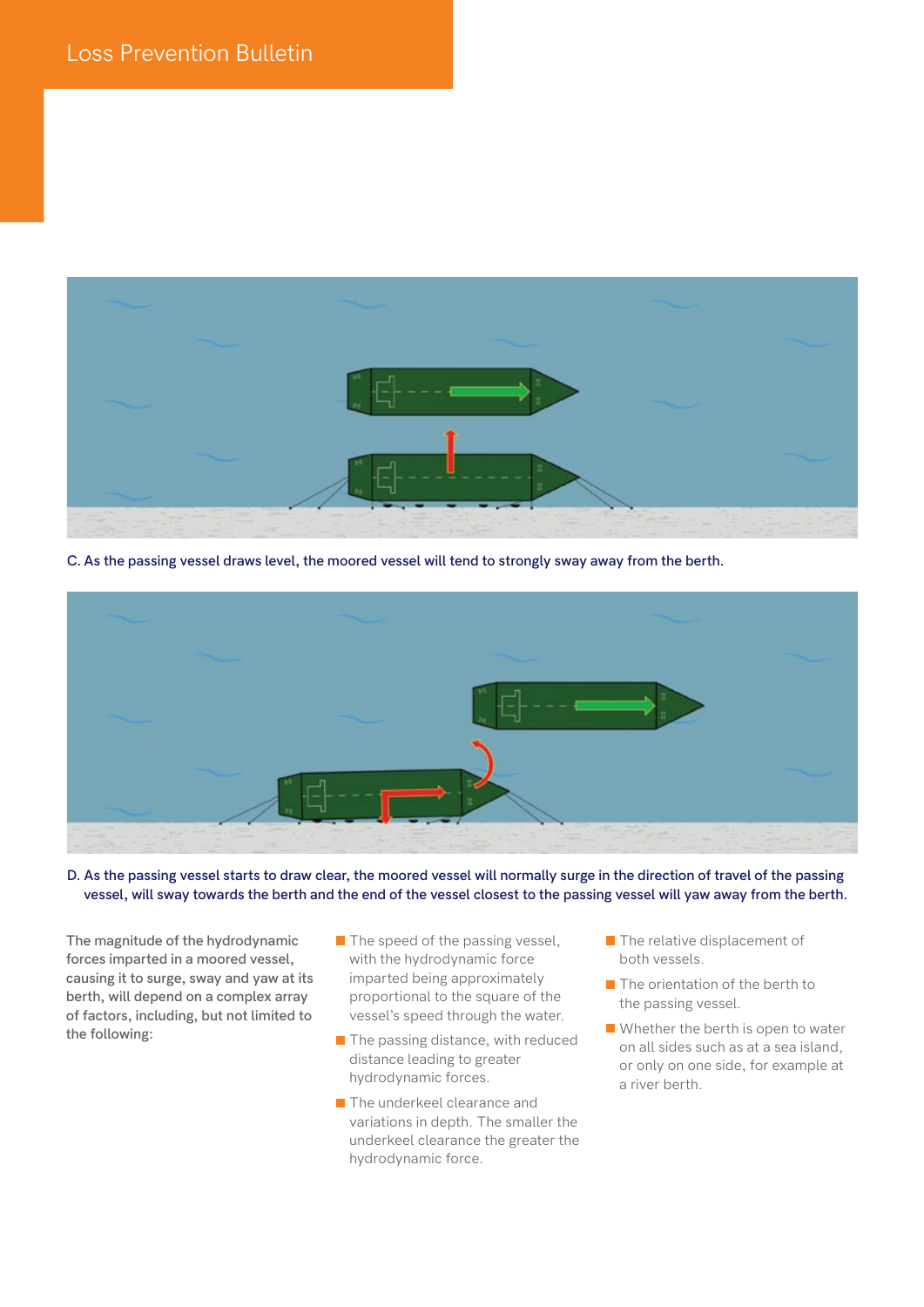## **Moored Vessels**

When interaction between a passing vessel and a moored vessel has caused the latter vessel to move at her berth, damage may typically be caused to the vessel's accommodation ladder or gangway, as well as to mooring lines. In some cases fenders and / or the berth may be damaged. There have also been instances where the moored vessel has moved sufficiently to cause cargo hoses to part or loading arms to be damaged, leading to pollution.

To prevent hydrodynamic interaction moving a vessel at a berth, it should be properly and safely moored at all times and the moorings adjusted as necessary for change of tide as well as cargo and ballast operations. When considering any claims for damage to the moored vessel, the parties representing the passing vessel will look closely at any complicity on the part of the moored vessel in being moved at her berth by examining whether she was in all respects properly and securely moored for the prevailing circumstances and conditions. In doing so the following factors will be taken into account:

- $\blacksquare$  The number and type of mooring lines deployed, whilst considering the prevailing conditions at the berth, expected tide and current, exposure to the elements and the volume and proximity of passing traffic.
- Whether ropes have been run from winch drums, drum ends or bitts.
- **Whether the mooring line leads,** both horizontally and vertically, are effective.
- Whether any ropes are overly long.
- Whether different types of mooring lines, with differing elasticity, are being used together.
- $\blacksquare$  The condition of the mooring lines, including external damage (mechanical and due to actinic degradation) and internal weardown indicating hard usage.
- Whether any ropes are knotted or fitted with short splices.
- **Are any eyes formed by knots,** and whether all eye splices are properly made?
- Whether all winch drums are working and utilised.
- Is the vessel fitted with auto-tension winches, and if so, are these in use in auto-tension mode?
- $\blacksquare$  Have all winch drum brakes been properly set-up to render in line with industry best practice? When were the winch drum brake settings last checked?
- $\blacksquare$  The condition of winch drum brakes: brake banding thickness and whether the metal brake drum mating surface is free of rust and damage.
- **Are winch drum brakes** fully applied?
- If split winch drums are fitted, are these being used as intended?
- Whether ropes laid-up on bitts have been laid-up in accordance with accepted industry best practice.
- What is the composition of the deck watchkeeping team?
- Are mooring lines being regularly checked in accordance with the requirements of the vessel's Safety Management System and good seamanship, being adjusted where necessary to account for change of tide as well as cargo and ballast operations, so the moorings are properly tensioned with a good sharing of load?
- Where is the accommodation ladder / gangway positioned in relation to hazards ashore, typically mooring bollards, which could be fouled if the vessel were to move?
- Did vessels either ahead or astern of the subject moored vessel at the time of the incident suffer any damage?

Vessels at a berth are therefore advised to ensure that their mooring arrangement is fit for purpose, is deployed in accordance with best mooring practice and is regularly tended to ensure the vessel remains securely alongside in position at all times. It should be remembered that once a vessel moves off a berth, the frictional resistance provided by the fendering will be lost, permitting it to more easily surge along the face of the berth.

When deploying accommodation ladders or gangways on a wharf, the proximity of fixed structures which could foul the ladder or gangway should the vessel move need to be considered. If necessary, when initially positioning the vessel when coming alongside, the vessel should be moved so that the means of access can be landed in a clear area on the wharf.

When a passing vessel causes a moored vessel to move at her berth with resultant damage, protest should be lodged with the other vessel, her agents, the terminal and the port authority at the earliest opportunity. VDR and ECDIS data should also be backed-up following the incident, as this may show the movement of the vessel at the material time. If damage has been caused to the berth or to port equipment the local P&I Club correspondent should also be contacted.